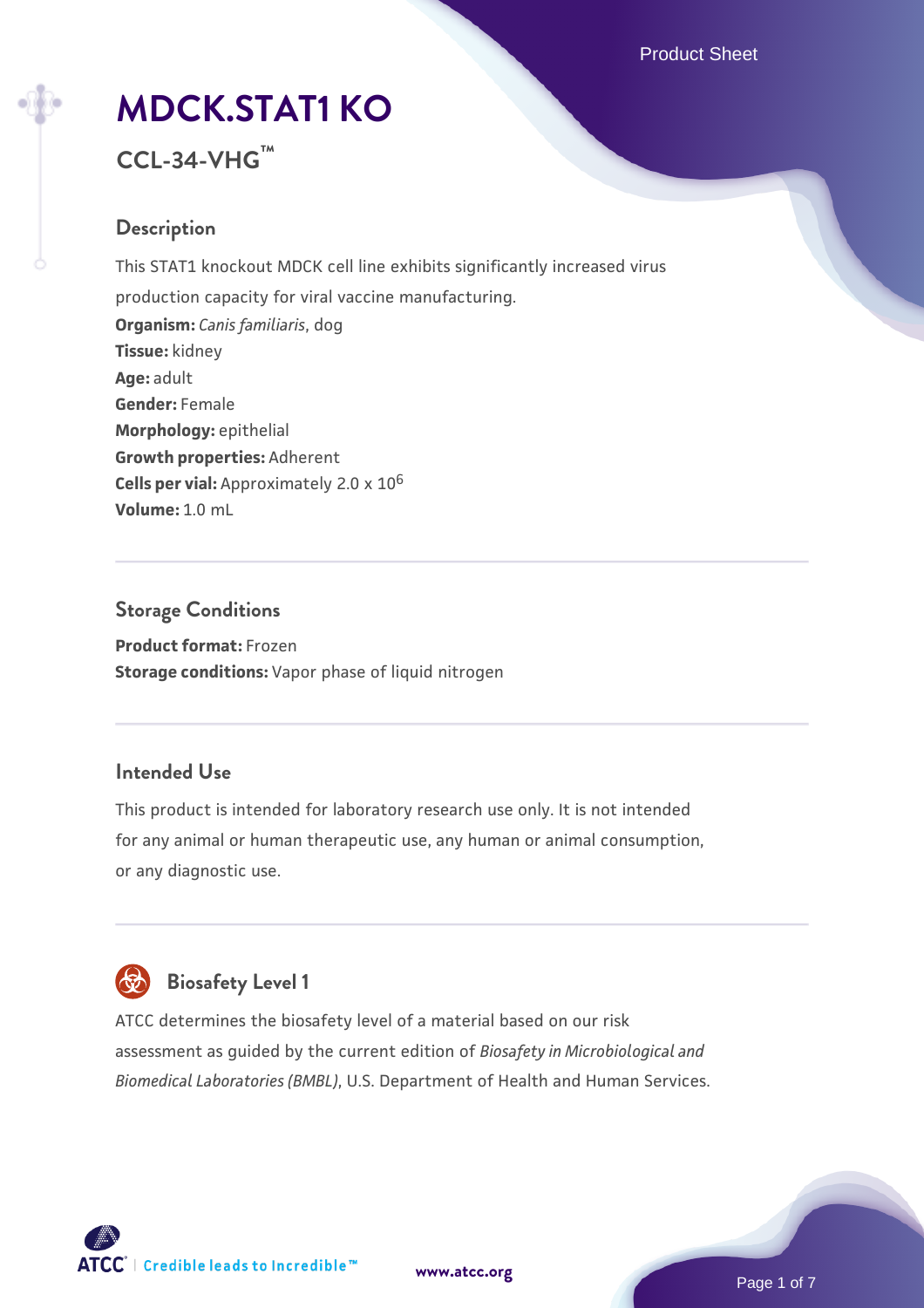It is your responsibility to understand the hazards associated with the material per your organization's policies and procedures as well as any other applicable regulations as enforced by your local or national agencies.

ATCC highly recommends that appropriate personal protective equipment is always used when handling vials. For cultures that require storage in liquid nitrogen, it is important to note that some vials may leak when submersed in liquid nitrogen and will slowly fill with liquid nitrogen. Upon thawing, the conversion of the liquid nitrogen back to its gas phase may result in the vial exploding or blowing off its cap with dangerous force creating flying debris. Unless necessary, ATCC recommends that these cultures be stored in the vapor phase of liquid nitrogen rather than submersed in liquid nitrogen.

#### **Certificate of Analysis**

For batch-specific test results, refer to the applicable certificate of analysis that can be found at www.atcc.org.

#### **Growth Conditions**

**Temperature:** 37°C **Atmosphere: 95% Air, 5% CO<sub>2</sub>** 

#### **Handling Procedures**

#### **Unpacking and storage instructions:**

- 1. Check all containers for leakage or breakage.
- 2. Remove the frozen cells from the dry ice packaging and immediately

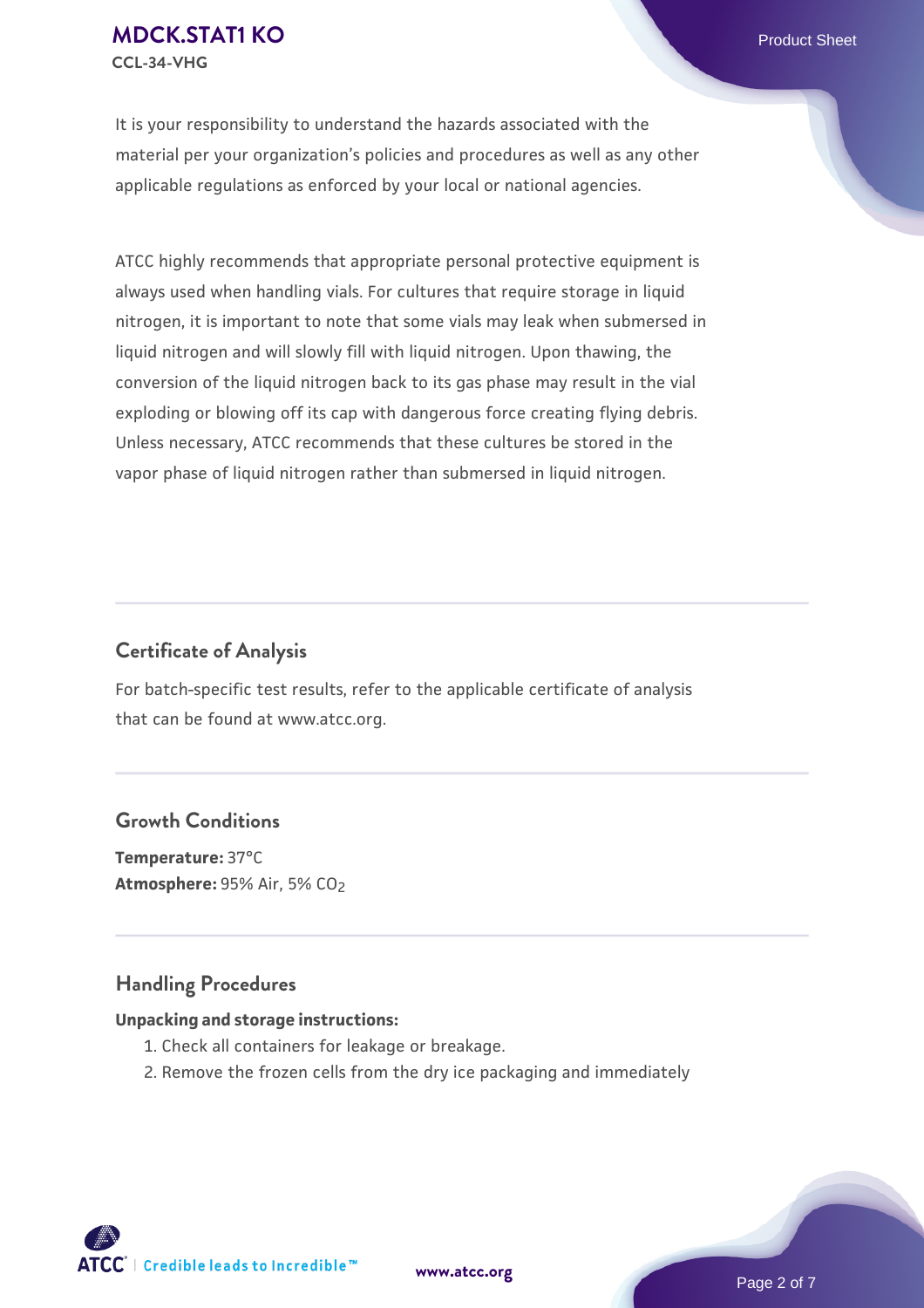place the cells at a temperature below -130°C, preferably in liquid nitrogen vapor, until ready for use.

**Complete medium:** The base medium for this cell line is Eagle's Minimum Essential Medium (EMEM; ATCC 30-2003). To make the complete growth medium, add the following components to the base medium: fetal bovine serum (FBS; ATCC 30-2020) to a final concentration of 10%. **Handling Procedure:**

To ensure the highest level of viability, thaw the vial and initiate the culture as soon as possible upon receipt. If upon arrival, continued storage of the frozen culture is necessary, it should be stored in liquid nitrogen vapor phase and not at -70°C. Storage at -70°C will result in loss of viability.

- 1. Thaw the vial by gentle agitation in a 37°C water bath. To reduce the possibility of contamination, keep the O-ring and cap out of the water. Thawing should be rapid (approximately 2 minutes).
- 2. Remove the vial from the water bath as soon as the contents are thawed, and decontaminate by dipping in or spraying with 70% ethanol. All of the operations from this point on should be carried out under strict aseptic conditions.
- 3. Transfer the vial contents to a centrifuge tube containing 9.0 mL complete culture medium. and spin at approximately 125 x *g* for 5 to 7 minutes.
- 4. Resuspend cell pellet with the recommended complete medium (see the specific batch information for the culture recommended dilution ratio). It is important to avoid excessive alkalinity of the medium during recovery of the cells. It is suggested that, prior to the addition of the vial contents, the culture vessel containing the complete growth medium be placed into the incubator for at least 15 minutes to allow the medium to reach its normal pH (7.0 to 7.6). pH (7.0 to 7.6).
- 5. Incubate the culture at 37°C in a suitable incubator. A 5% CO<sub>2</sub> in air atmosphere is recommended if using the medium described on this product sheet.

#### **Subculturing procedure:**

Volumes used in this protocol are for 75 cm2 flask; proportionally reduce or increase amount of dissociation medium for culture vessels of other sizes. Corning T-75 flasks (catalog #430641) are recommended for subculturing this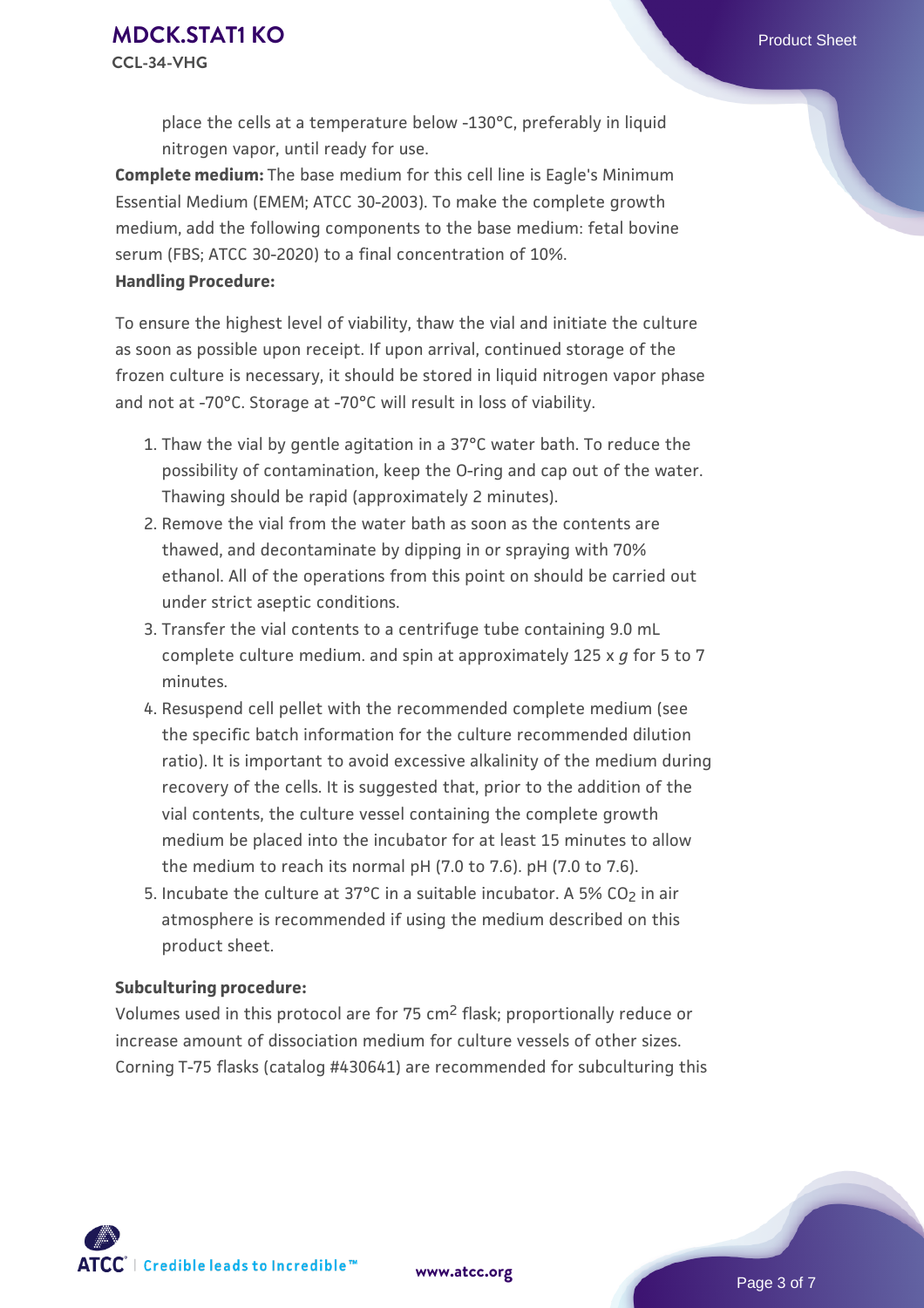### **[MDCK.STAT1 KO](https://www.atcc.org/products/ccl-34-vhg)** Product Sheet

**CCL-34-VHG**

product.

- 1. Remove and discard culture medium.
- 2. Briefly rinse the cell layer with 0.25% (w/v) Trypsin- 0.53 mM EDTA solution to remove all traces of serum that contains trypsin inhibitor.
- 3. Add 2.0 to 3.0 mL of Trypsin-EDTA solution to flask and observe cells under an inverted microscope until cell layer is dispersed (usually within 5 10 to 15 minutes).

**Note:** This cell line may take up to 30 minutes to completely trypsinize. Trypsinization time can be reduced by subculturing the cells before the culture becomes confluent and by using fresh-thawed Trypsin- 0.53 mM EDTA solution.

Cells that are difficult to detach may be placed at 37°C to facilitate dispersal.

- Add 6.0 to 8.0 mL of complete growth medium and aspirate cells by 4. gently pipetting.
- 5. Add appropriate aliquots of the cell suspension to new culture vessels. Cultures can be established between  $1 \times 10^4$  and  $2 \times 10^4$  viable cells/cm 2.

6. Incubate cultures at 37°C.

**Interval:** Maintain cultures at a cell concentration between 1 X 10<sup>4</sup> and 1 X 10  $5$  cell/cm<sup>2</sup>.

**Subcultivation Ratio:** A subcultivation ratio of 1:2 to 1:6 is recommended **Medium Renewal:** 2 to 3 times per week

**Reagents for cryopreservation:** Complete growth medium supplemented with 5% (v/v) DMSO (ATCC 4-X)

### **Material Citation**

If use of this material results in a scientific publication, please cite the material in the following manner: MDCK.STAT1 KO (ATCC CCL-34-VHG)

#### **References**

References and other information relating to this material are available at



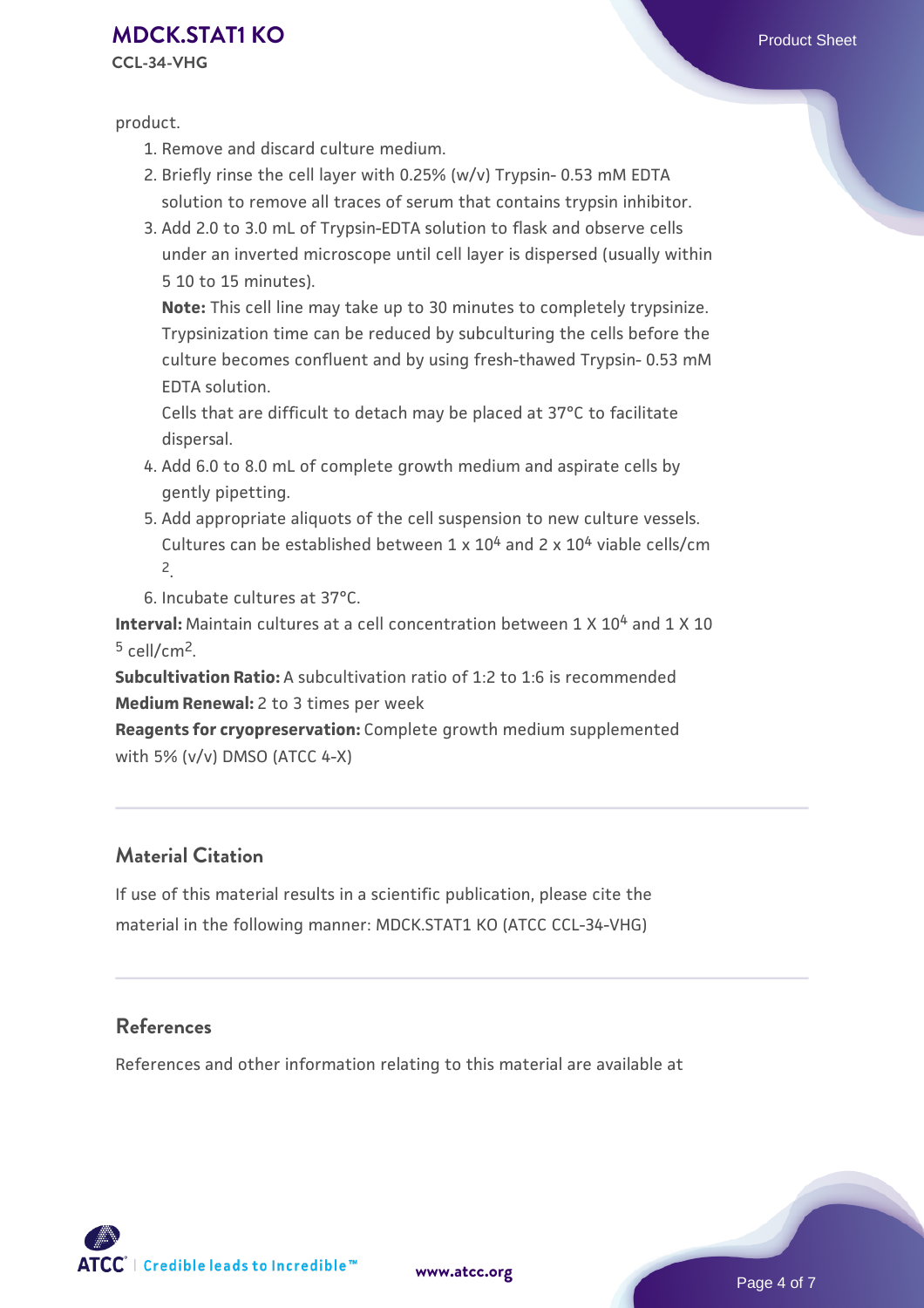## **[MDCK.STAT1 KO](https://www.atcc.org/products/ccl-34-vhg)** Product Sheet

**CCL-34-VHG**

www.atcc.org.

#### **Warranty**

The product is provided 'AS IS' and the viability of ATCC® products is warranted for 30 days from the date of shipment, provided that the customer has stored and handled the product according to the information included on the product information sheet, website, and Certificate of Analysis. For living cultures, ATCC lists the media formulation and reagents that have been found to be effective for the product. While other unspecified media and reagents may also produce satisfactory results, a change in the ATCC and/or depositor-recommended protocols may affect the recovery, growth, and/or function of the product. If an alternative medium formulation or reagent is used, the ATCC warranty for viability is no longer valid. Except as expressly set forth herein, no other warranties of any kind are provided, express or implied, including, but not limited to, any implied warranties of merchantability, fitness for a particular purpose, manufacture according to cGMP standards, typicality, safety, accuracy, and/or noninfringement.

#### **Disclaimers**

This product is intended for laboratory research use only. It is not intended for any animal or human therapeutic use, any human or animal consumption, or any diagnostic use. Any proposed commercial use is prohibited without a license from ATCC.

While ATCC uses reasonable efforts to include accurate and up-to-date information on this product sheet, ATCC makes no warranties or representations as to its accuracy. Citations from scientific literature and patents are provided for informational purposes only. ATCC does not warrant that such information has been confirmed to be accurate or complete and



**[www.atcc.org](http://www.atcc.org)**

Page 5 of 7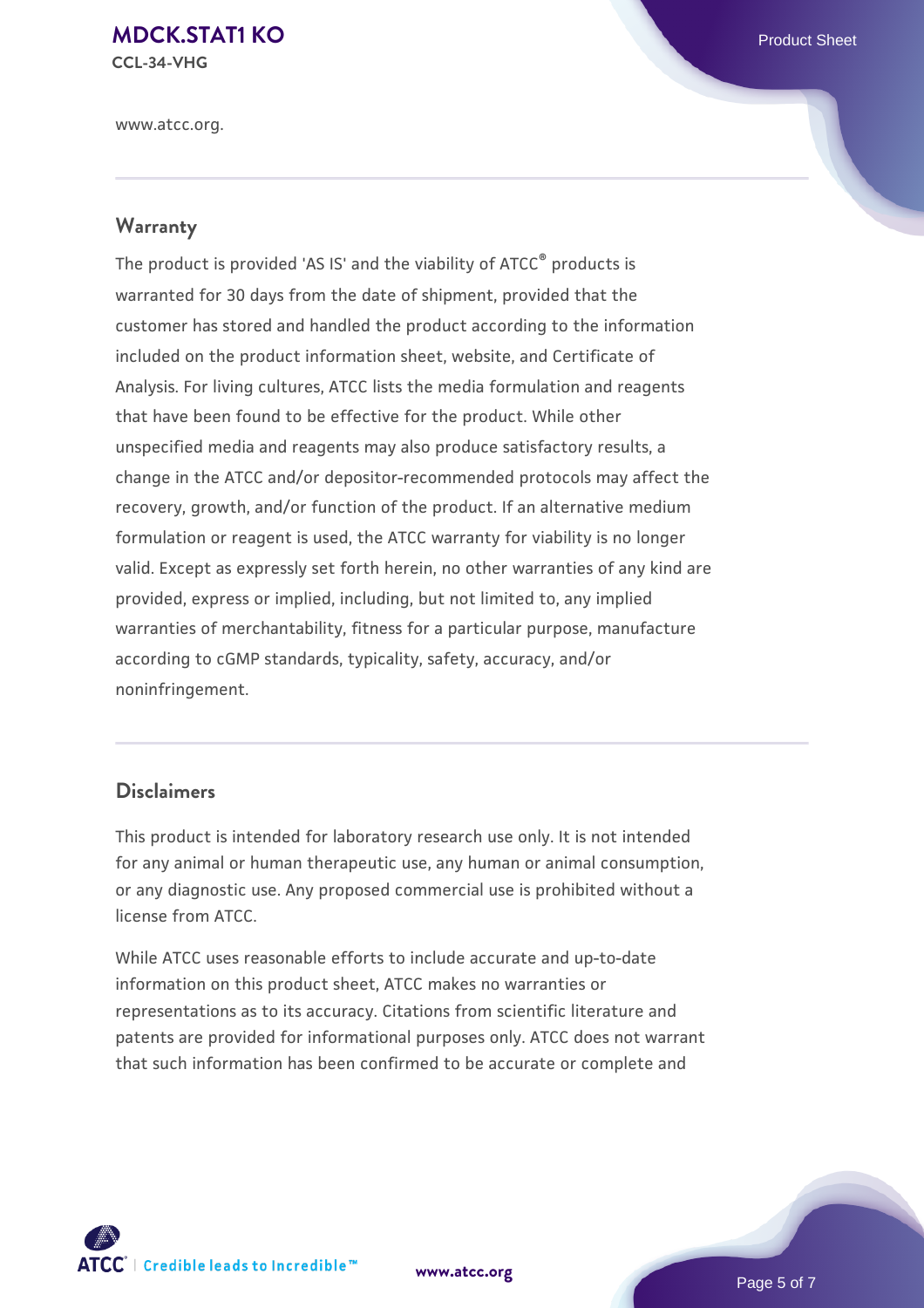the customer bears the sole responsibility of confirming the accuracy and completeness of any such information.

This product is sent on the condition that the customer is responsible for and assumes all risk and responsibility in connection with the receipt, handling, storage, disposal, and use of the ATCC product including without limitation taking all appropriate safety and handling precautions to minimize health or environmental risk. As a condition of receiving the material, the customer agrees that any activity undertaken with the ATCC product and any progeny or modifications will be conducted in compliance with all applicable laws, regulations, and guidelines. This product is provided 'AS IS' with no representations or warranties whatsoever except as expressly set forth herein and in no event shall ATCC, its parents, subsidiaries, directors, officers, agents, employees, assigns, successors, and affiliates be liable for indirect, special, incidental, or consequential damages of any kind in connection with or arising out of the customer's use of the product. While reasonable effort is made to ensure authenticity and reliability of materials on deposit, ATCC is not liable for damages arising from the misidentification or misrepresentation of such materials.

Please see the material transfer agreement (MTA) for further details regarding the use of this product. The MTA is available at www.atcc.org.

#### **Copyright and Trademark Information**

© ATCC 2021. All rights reserved. ATCC is a registered trademark of the American Type Culture Collection.

#### **Revision**

This information on this document was last updated on 2022-06-14

### **Contact Information**



**[www.atcc.org](http://www.atcc.org)**